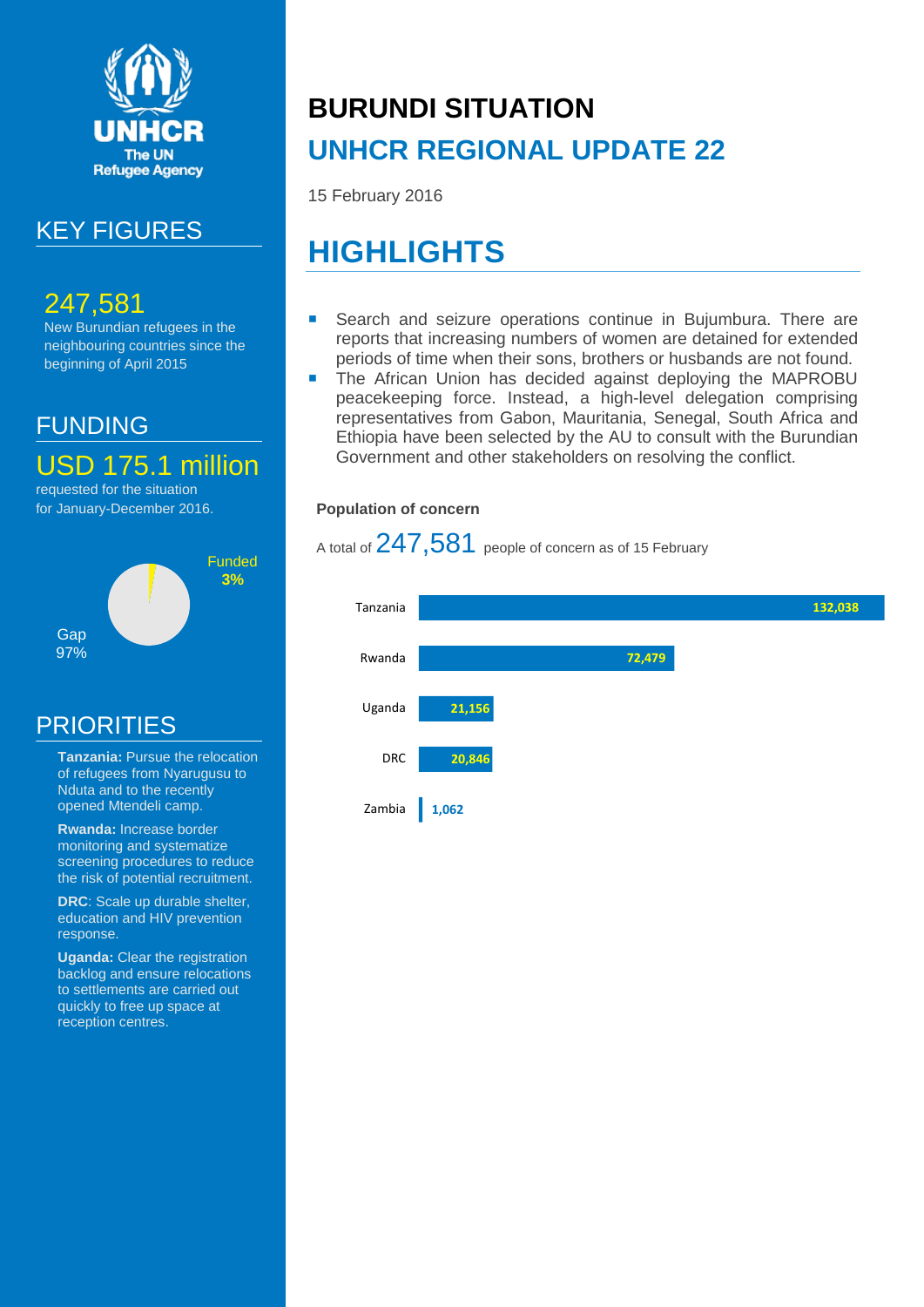# **RECENT DEVELOPMENTS**

## **Protection**

#### **DEMOCRATIC REPUBLIC OF THE CONGO**

- As of 5 February, 20,846 Burundian refugees had been biometrically registered by UNHCR and the Government's National Commission for Refugees (CNR). The majority are located in the Uvira and Fizi territories. Over half of the refugee population originate from the Cibitoke and Bururi provinces as well as Bujumbura.
- As of 5 February, 599 individuals had been relocated from transit centres and regrouping sites to Lusenda camp which currently hosts 14,046 refugees.
- The number of arrivals into the DRC has remained low but steady at a rate of approximately 20 per day. Small groups of Burundian refugees have arrived into the DRC and registered at the Kavimvira transit centre (TC) and Sange regrouping point. Others are reported to have arrived through unofficial entry points.
- The *Forces Armées de la RDC* (FARDC) is leading a military operation aimed at tracking down armed groups in the Fizi territory. Lusenda camp is located in a safe zone but security measures are being enhanced nevertheless and military presence is being increased.
- On 20-21 January, over 500 refugees living in mass shelters were relocated to 184 family shelters. The relocation of this group that had arrived between December and early January had been postponed due to the lack of available shelters and following the demonstrations which had taken place on 8 January.

#### **RWANDA**

■ As of 15 February, the number of active<sup>1</sup> Burundian refugees in Rwanda stood at 72,479 individuals with 47,282 registered in Mahama camp.

**Achievements and Impact:** In continuous efforts to address the camp's significant unaccompanied minor/separated children (UAM/UASC) situation, it was decided following a meeting between UNHCR and child protection/SGBV actors that individual interviews be conducted with UAM/SC who have turned 18 years old to identify whether the latter have any specific requirements. It was also decided that high level interventions would be required for the registration of children born of single mothers and the waiver of registration fees. Furthermore, 1,153 new arrivals including 30 UAMs were briefed on the various services available to them in the camp. Finally, in order to harmonize UNHCR and ICRC's UAM/UASC databases, a comparison exercise has been taking place. So far, 1,211 names have been checked out of 1,598. The findings indicate that 422 children are living with blood relatives, 166 require family reunification and that 179 were not in UNHCR's database. Additionally, 162 cases have been identified as adults and 63 are inactive in UNHCR's database.

 Regarding child protection, a five person youth committee was established during the reporting period. The committee will ensure children participate in decision making for issues that directly affect them and will also provide them with opportunities to voice ideas, concerns and solutions to address the specific problems they encounter. In the child friendly spaces (CFS), a total of 4,441 children took part in activities such as basketball, singing, dancing, English club, karate and reproductive health lessons.

**Challenges, needs and remaining gaps:** An analysis of the police crime records from October 2015 to date has indicated that physical assaults are the most frequent form of misconduct with 31 cases recorded. During a recent meeting with the Ministry of Disaster Management and Refugee Affairs and the Rwanda National Police, it was noted that alcohol trading had increased and the police were requested to follow up on the issue. In order to improve the security situation in Mahama II, plans have been made to construct a police post and enhance patrols.

 $\ddot{\phantom{a}}$ 

<sup>1</sup> See Regional Update n°19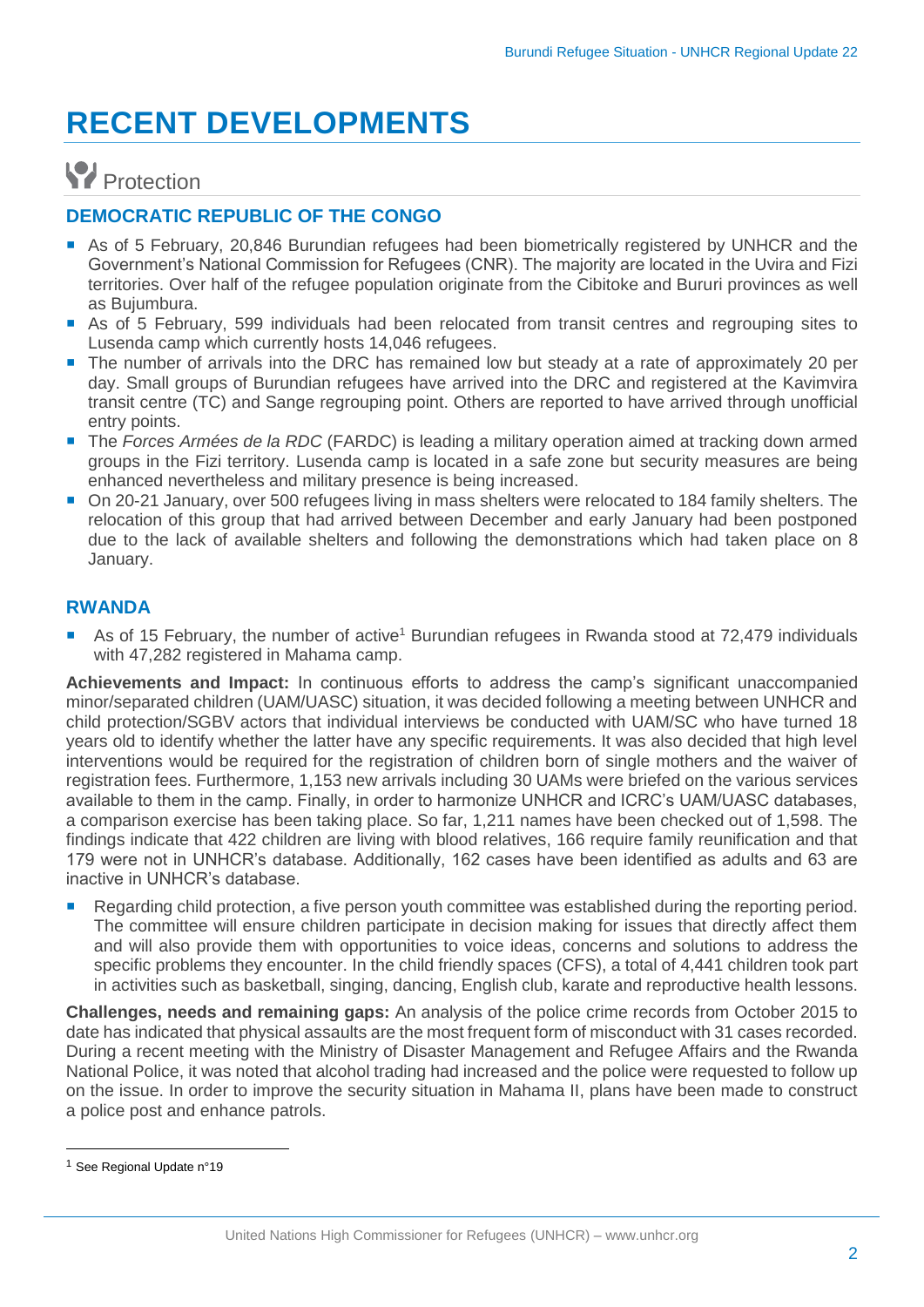Upon arrival, refugees are increasingly reporting SGBV incidents in transit from Burundi. *Imbonerakure* militia are allegedly capturing women and girls and sequestering them in facilities where they are sexually exploited. Following a meeting held on 19 January, it was decided amongst UNHCR and child protection/SGBV implementing partners that an assessment would be carried out to gather more information on the issue. In collaboration with Save the Children International (SCI), focus group discussions were carried out in the camp with several groups of refugees including community leaders, mobilisers and new arrivals to obtain information.

#### **UGANDA**

■ The number of new arrivals into Uganda had reached 21,156 persons as of 9 February according to the Office of the Prime Minister (OPM), including 15,883 in Nakivale, 252 in Oruchinga, 410 in Kyaka II, 4,521 in Kampala, and 90 in Kisoro. The average weekly arrival rate stands just below 600 persons and the majority of new arrivals in Nakivale are fleeing from Bujumbura, Muyinga, Kirundo, Cibitoke and Bubanza citing insecurity resulting from clashes between the government and opposition. Aside from the difficulties they face in leaving the country, refugees say they risk family separation as many of those fleeing are either arrested or killed. They also cite arbitrary arrests, looting and sexual assault as their main reasons for fleeing while others choose to come to Uganda to regroup with relatives already in the country.

**Achievements and Impact, in Nakivale:** OPM, UNHCR and American Refugee Committee (ARC) conducted a joint physical head count at Kabazana Reception Centre, which is currently accommodating around 565 new arrivals, almost double its capacity of 338 individuals. Emergency teams have prioritized registration and weekly relocations to settlements to free up more space at the centre.

- ARC received 17 protection cases from various villages. Psychosocial support was provided to all. Cases were referred to the police and/or Medical Teams International (MTI) depending on their needs and files were opened for all cases and follow-up is ongoing through home visits.
- ARC received five SGBV cases involving women who had been assaulted in Uganda by their partners but also while in transit from Burundi. During the monthly awareness-raising session on SGBV, the forms and effects of violence, causes and referral pathways were discussed and the discussions benefited 39 persons. They were encouraged to report SGBV to the ARC office.
- ARC conducted best interest assessments (BIAs) for 22 children in the various villages and Kabazana reception centre. They were provided with counselling as well as educational and medical support from Windle Trust Uganda (WTU) and MTI; other cases in need of family tracing were referred to the Uganda Red Cross Society (URCS). ARC also conducted 6 home visits for children at risk and unaccompanied minors. Finally, ARC conducted an assessment for persons with specific needs (PWSN) in one of the villages in Nakivale. A total of 100 PWSN were identified and community members have been identified to construct shelters out bricks and corrugated iron sheets.
- **In Kyaka II**, DRC conducted home visits for 67 individuals: out of this group, 52 persons residing in the Bwiriza zone were found to be residing in semi-permanent homes while they construct their shelters. Through community participation, refugees are constructing roads to improve accessibility. A primary school has also been established to shorten the distances children need to travel to go to school. Other refugees have migrated to the closest town in search of livelihoods and improved services.

#### **UNITED REPUBLIC OF TANZANIA**

■ According to UNHCR and Tanzanian authorities, 132,038 Burundian refugees had arrived in the country as of 14 February, at an average daily arrival rate of about 200 persons. New arrivals are predominantly young males joining their families, who had stayed in Burundi in the hope that the situation would improve. Nduta camp currently hosts 46,000 refugees and will reach full capacity in the coming weeks due predominantly to limited water availability. Mtendeli camp was opened on 14 January and currently hosts some 5,000 refugees. Additional camp space is urgently required to augment shelter construction and allow for the construction of a water distribution network. A new camp called Karago will be opened in the near future given the aforementioned space limitations. Preliminary site planning is taking place but additional resources are needed to move forward.

**Achievements and Impact:** Normal arrival management procedures continued in Mtendeli camp during the reporting period and included police screening and the dissemination of information to new arrivals on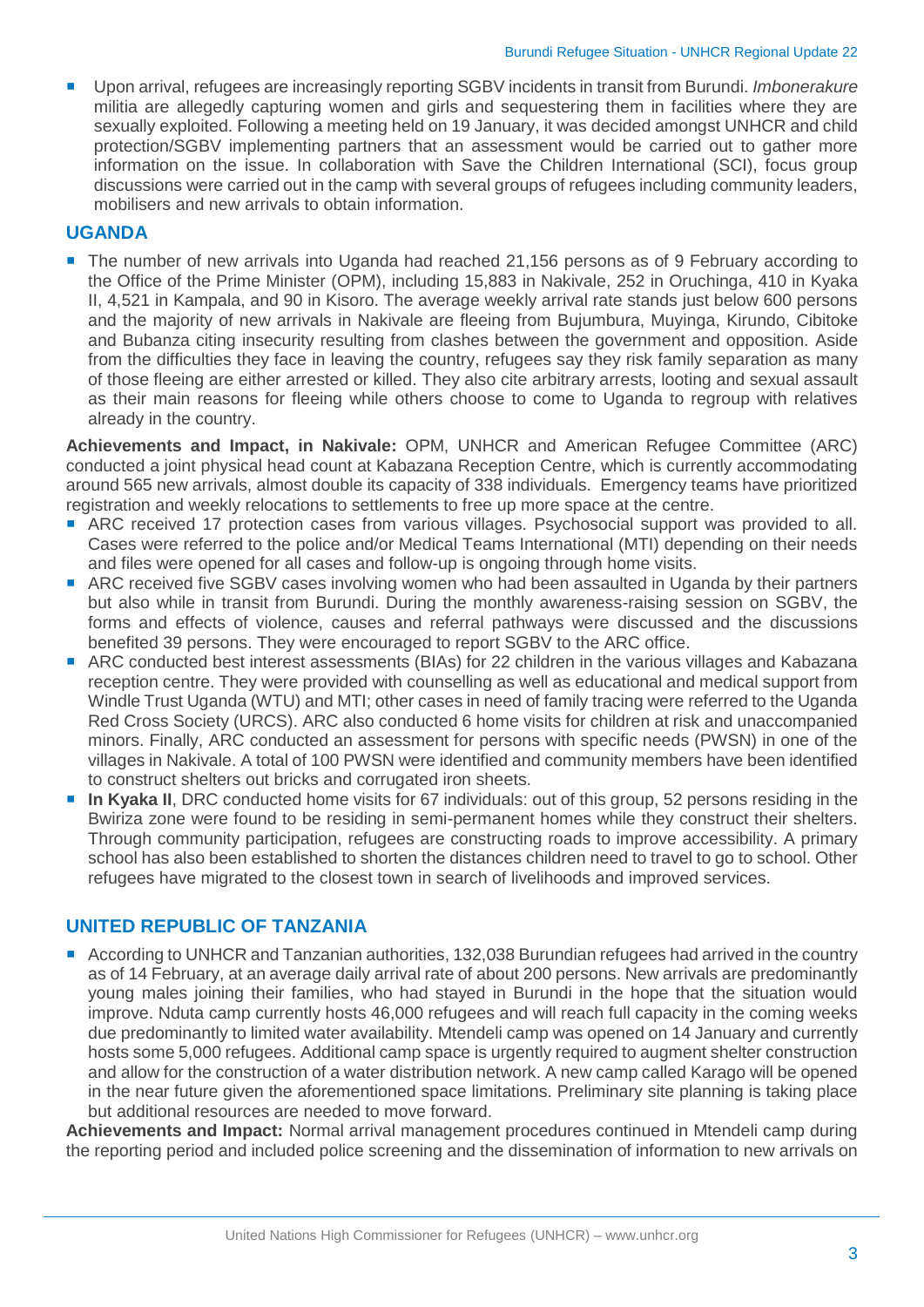camp services and regulations. Various infrastructural improvements are ongoing to reduce crowding and enhance reception capacity. Plan International is working with IRC to receive case files for all UAM/SCs, so as to facilitate their reintegration and follow-up support. Refugees do not remain in mass shelters for longer than two days, as the Tanzania Water and Environmental Sanitation (TWESA) NGO has constructed sufficient amounts of family shelters. Only one hot meal is required before refugees can cook for themselves, as they arrive with rations from Nyarugusu camp and have received non-food items. Relocation capacity is regularly assessed by UNHCR, partners and authorities, particularly in light of land and water supply challenges.

- UNHCR has started to issue proof of registration documents to registered refugees. This exercise was intentionally stalled to allow adequate time for family compositions to be harmonized, given the scattered manner in which most refugees arrived into the country.
- UNHCR is strengthening its processes to facilitate biometric registration within 72 hours of arrival in all the camps. This is closely linked to the implementation of continuous registration and profiling activities for existing populations, including but not limited to the tracking of changes in family compositions, including births, spontaneous departures, deaths and family reunification.
- Following the joint UNHCR and partner mission to border points in December 2015, UNHCR Shelter and Protection staff, the Senior Emergency Coordinator and TWESA visited border entry points to review shelter construction and maintenance progress. The rehabilitation and construction of shelters by TWESA is on-going and it has been agreed that the NGO will manage border entry points, as well as provide wet feeding in cooperation with WFP and UNHCR. There is currently insufficient presence in border/reception areas to support refugees. However, IOM provides daily transport and UNHCR is establishing presence through its selected partners at the border points to provide health services, hot meals and non-food items.
- The SGBV sub-working group met and agreed on the next steps to develop the inter-agency standard operating procedures for Nyarugusu camp and also agreed on the standard indicators that would be used for the sub sector. During the reporting period, the 2016 inter-agency strategy was also circulated for Nyarugusu camp and work began on a collective 'unmet needs' document for programming and funding purposes.
- Training on SGBV and referral pathways for all Child Protection Committees in Nyarugusu camp took place from 10-13 February. Trainings were also carried out for members the WASH sector on SGBV and standards in WASH. These were attended by key WASH partners in Nyarugusu camp and followup will be ensured during forthcoming WASH sector meetings.

### **Education**

#### **DEMOCRATIC REPUBLIC OF THE CONGO**

**Achievements and Impact:** The construction of kitchens in the five schools surrounding Lusenda (participating in the WFP school feeding program) was completed by African Initiatives for Relief and Development (AIRD). The NGO also finished rehabilitating the Isungu, Zawadi and Kahunga schools and started working on the construction of four additional classrooms at Anuarite and at Ndunda/Rulimbi primary schools.

■ School uniforms were distributed to 409 students (185 girls and 224 boys) at Kahunga Primary School.

#### **RWANDA**

**Achievements and Impact:** The State Minister of Primary & Secondary Education inaugurated the 112 classrooms constructed at the 'Paysannat School' (in the host community), which will provide integrated education for Burundian refugees as well as the host population. The integration of refugees into the school is ongoing. The Minister was accompanied by the MIDIMAR Minister, a representative from the Ministry of Health and the UNHCR Representative in Rwanda. On 2 February the academic year was initiated and some 9,772 students are currently enrolled. Since beginning their school year, students have been receiving school materials and uniforms from the Adventist Development and Relief Agency (ADRA). A feeding programme has also been initiated in the camp school and will begin next week once the construction of kitchens is finalised in Paysannat.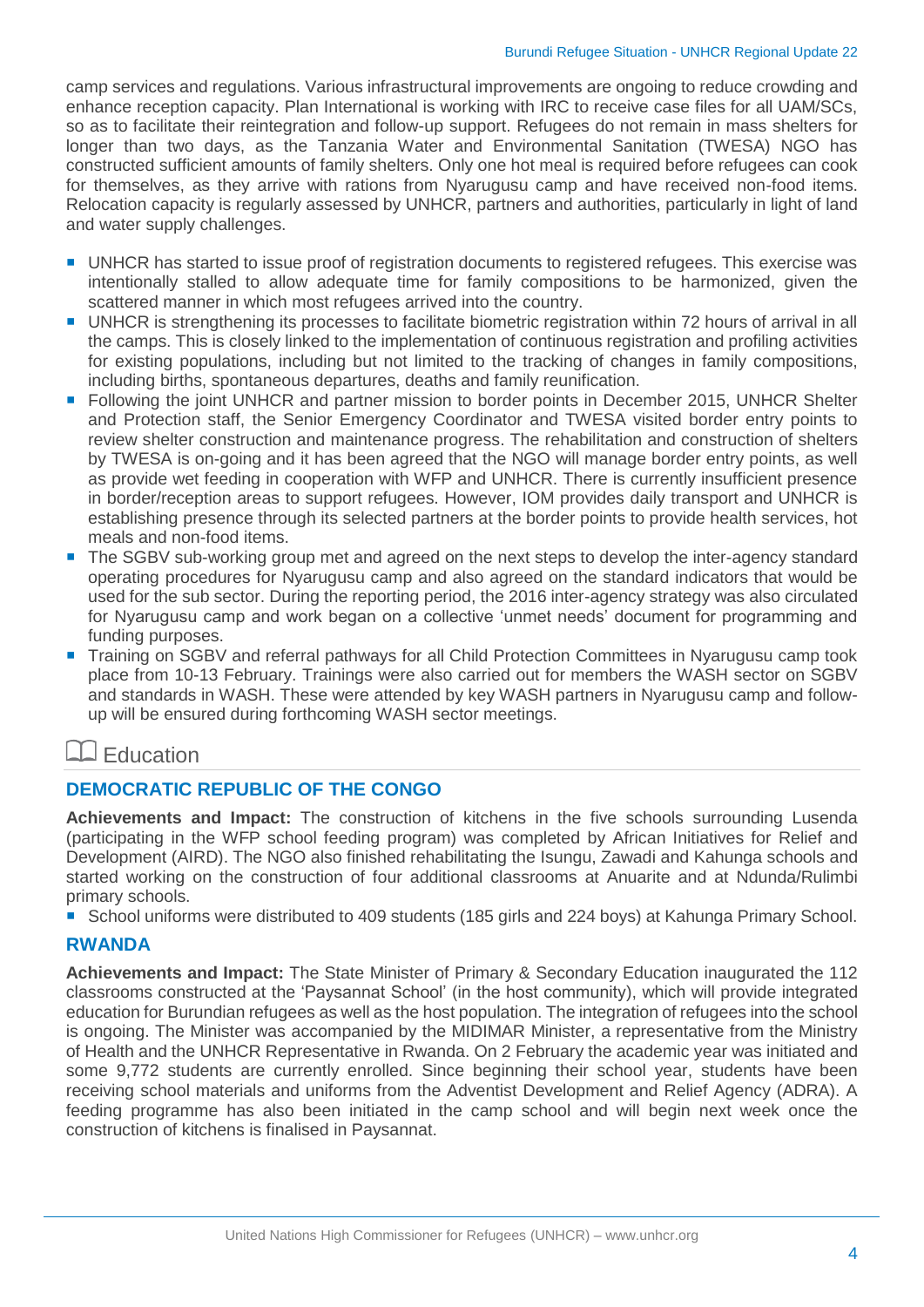- The Department of Education has said it will add additional subjects to the curriculum following a request from Burundian refugees. The subjects in question mathematics, economics, geography, and literature in Kiswahili and French.
- The MIDIMAR Permanent Secretary authorised 47 refugees who had been identified by the Maison Shalom NGO to travel to Kigali for six months to participate in a vocational skills training. All the costs are met by Maison Shalom.

**Identified needs and remaining gaps:** Refugee students have been drinking rain water because there is no water being piped to the Paysannat School. While the correlation has not been verified, a number of students are falling sick at school and a nurse is required to provide first aid services.

- Adults impersonating students were found to be causing trouble when not issued with school materials. The DoE has promised to discuss this matter with security staff but there is a risk police staff could have to be involved on school grounds as a result. Additionally, certain refugee children have been selling the equipment provided to them by ADRA.
- In the Paysannat School a number of facilities are missing: a library, a laboratory and computer laboratory and adequate playground space.
- Refugee teachers are unsatisfied with their pay/workload ratio but also with regards to their national counterparts who receive better compensation.

#### **TANZANIA**

**Achievements and Impact:** The Danish Refugee Council (DRC) confirmed that the construction of schools in the Mtendeli camp is complete. These will be handed over to the International Rescue Committee on 16 February. On average, the number of school registrations stands at 320 students per week with over 1,400 registered to date. Although the school year has not officially commenced in Mtendeli camp, the challenge of insufficient classrooms is already apparent. Desks are also in short supply as reported previously, and this is being resolved by a revision of the IRC agreement to include desk provision. UNICEF is planning to support schools and child friendly spaces including ramps for children living with disabilities and WASH infrastructure.

#### **UGANDA**

**Achievements and Impact:** In Nakivale, WTU identified four children with special educational needs in Ngarama village and referred them to MTI for medical examinations to ascertain whether they qualify to be enrolled for special education. School registration for Burundian children who arrived in the settlement during the end of the last school term is ongoing, to allow them to attend classes when schools starts for term one later this month. However, there are no special needs schools in the settlement. Children with special needs are referred to schools outside the settlement.

- WTU registered 63 Burundian children living in Nyarugugu, Nakivale, Kabazana and Kashojwa villages for primary school enrollment. After mobilizing parents, refugee leaders and village education committees to participate in the "Go back to school" campaign, WTU launched the event this week. It focuses on ensuring all children of school-going age are enrolled at the beginning of the term, which begins on 22 February.
- **In Nakivale, WTU announced the 2015 Primary Leaving Examination results with 71 percent of** candidates passing in division one to three, lower than last year's 84 percent. The decline in performance is attributed to shorter study hours during examination preparation as the children were not aided with solar lamps to study at night as was the case in 2014.

**Identified needs and remaining gaps:** In Nakivale, WTU identified four children with special educational needs in Ngarama village and referred them to MTI for medical examinations to ascertain whether they qualify to be enrolled for special education. Registration for Burundian children who arrived in the settlement during the end of the last school term is ongoing, to allow them attend classes when schools open for term one later this month. However, there are no special needs schools in the settlement. Children with special needs are referred to schools outside the settlement.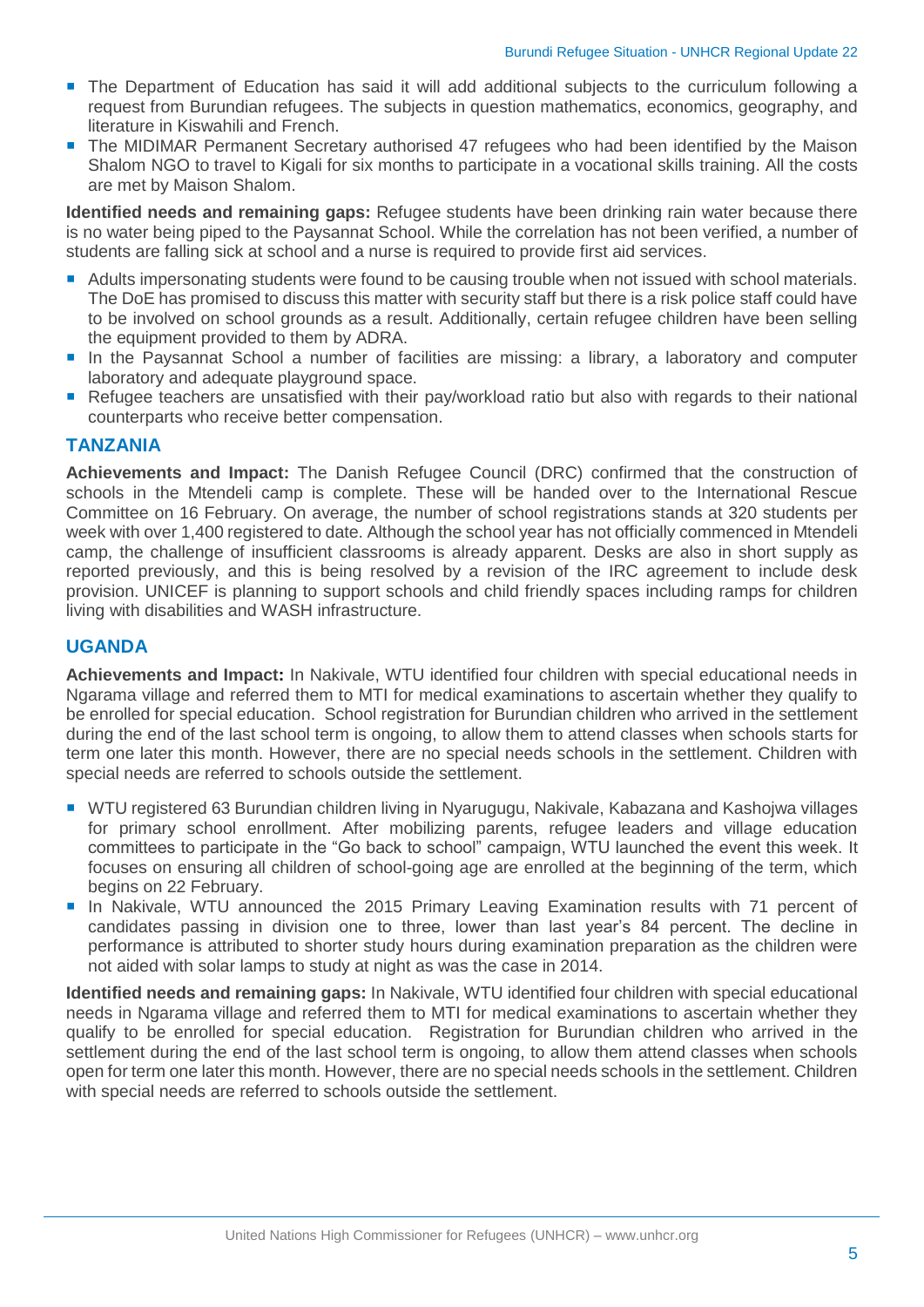

#### **DEMOCRATIC REPUBLIC OF THE CONGO**

**Achievements and Impact:** A total of 3,837 refugees received medical care from partner *Action pour un Développement Economique et Social* (ADES) at both Transit Centers and at Lusenda camp. Malaria, intestinal parasites, respiratory infections and flu are the most frequent illnesses detected. ADES is advocating that the quality of health services provided to the refugees by the Lusenda health centre be improved and is seeking authorisations from the provincial health inspection body to provide a wider range of medical services at the Lusenda health post.

#### **RWANDA**

**Achievements and Impact:** A permanent health facility was inaugurated at Mahama II by representatives from the Ministry of Health, MIDIMAR, the State Minister for Education and the UNHCR Representative. The health centre is complete with outpatient and inpatient services, nutrition services and maternal and child health facilities. The centre will also provide immunization and family planning services.

- SCI recently opened a health centre in Mahama and the amount of consultations has sharply risen, due in part to the fact that the health centre is new. As a result, the NGO is going to be opening a health post that had been previously shut down in order to handle the surge. The post will be open at least twice a week between 08:00 and 12:00.
- The number of typhoid fever cases has decreased by 84 percent since the first half of January and late December 2015. WHO is currently undertaking a case control study in order to better identify the source of the outbreak.

**Identified needs and remaining gaps:** The number of malaria cases is increasing. This pathology now account for 30% of all consultations in the camp. The WASH team has yet to undertake fumigation.

#### **TANZANIA**

**Achievements and Impact:** In Mtendeli camp, new arrival screening commenced immediately upon the opening of the camp on 14 January. Renovations of various in-patient wards have now been completed and are functional. The main cause of morbidity in Mtendeli has been malaria, lower respiratory tract infection and diarrhoea. The Tanzanian Red Cross Society (supported by IFRC) is implementing health care in the camp but requires support with logistics and supply.

**The Community based programme to treat moderate acute malnutrition is being rolled out in Mtendeli** camp. In Nduta camp, MSF-CH and World Vision International are supporting nutrition in partnership with WFP and UNICEF. In Nyarugusu camp, training has been implemented with UNICEF support to enhance the capacity of health providers in infant and young child feeding practices including exclusive breast feeding and complementary feeding. There are plans to conduct a nutrition survey this year and UNHCR is in the process of identifying a consultant for the purpose.

#### **UGANDA**

**Identified needs and remaining gaps in Nakivale:** The malaria epidemic fluctuated during the reporting period and accounted for 36 percent of consultations this past week. However, the incidence of the pathology decreased by 6 percent in comparison to previous weeks. This progress can be attributed to sustained prevention, treatment and control interventions in the settlements as well as outreach activities that are conducted three times a week, through which healthcare is brought to isolated communities.

Food Security and Nutrition

#### **DEMOCRATIC REPUBLIC OF THE CONGO**

**Achievements and Impact:** WFP announced that Corn Soy Blend (CSB) would be added to the distribution basket, given its numerous nutritional benefits. While there have been cuts in food provision in the Central African Republic emergency situation among others, WFP has maintained food assistance at the regular level in the Burundi situation. During the reporting period, a total of 18,292 Kg of rations were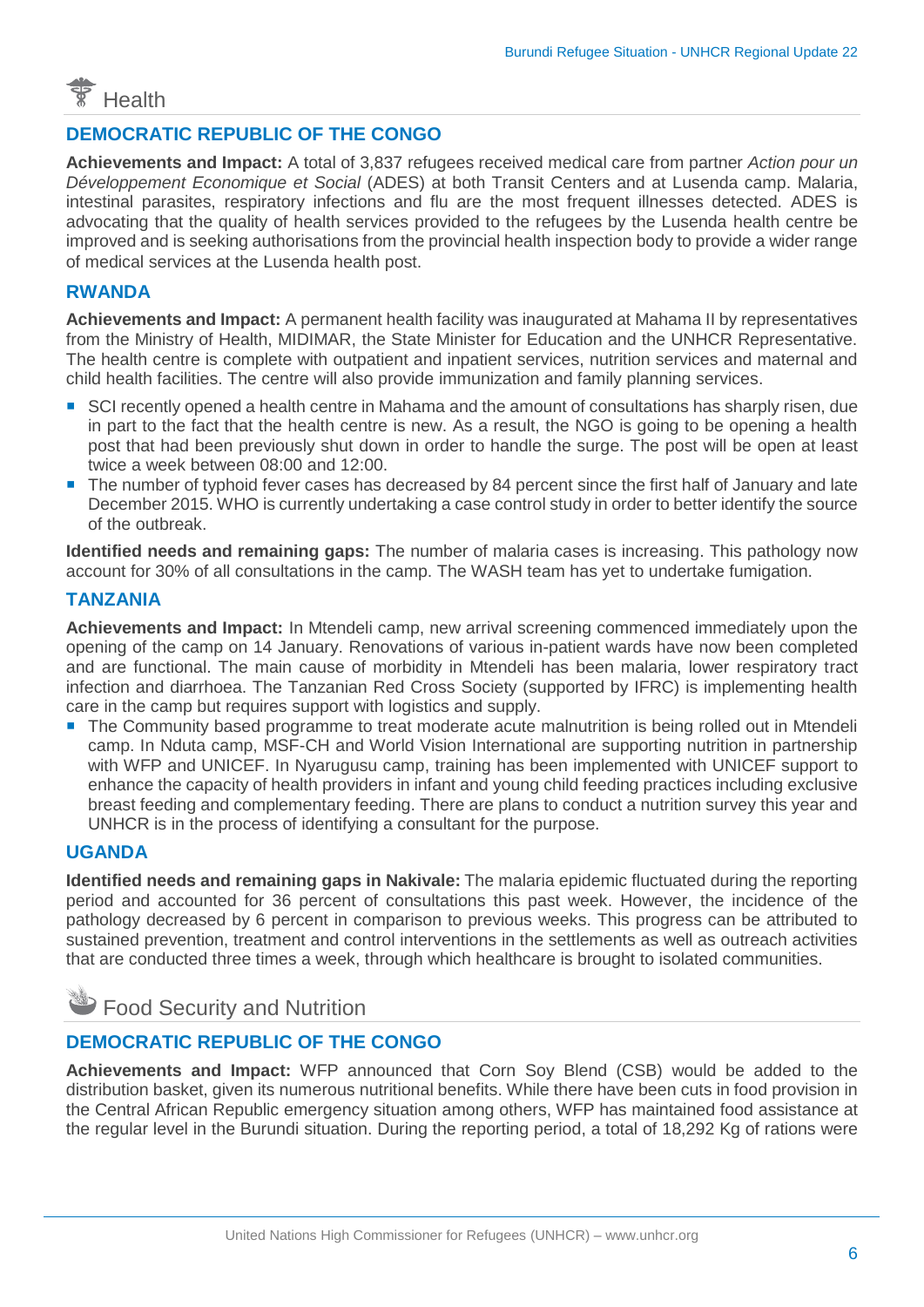distributed as hot meals to refugees in the transit centre and mass shelters. Furthermore, AIRD distributed 394 Kg of food to persons with specific needs and dietary requirements.

**Identified needs and remaining gaps:** On 4 February, WFP visited Lusenda camp in view of the cash voucher distribution that was to take place the next day. The delegation met with the village chiefs who asked whether exchanging the food obtained with the vouchers with other types of food would be possible. WFP responded that while exchange or sale is not authorised, retailers will be requested to propose a greater variety of products. Refugees also complained about the National Police's behaviour, as the latter allegedly confiscate food from them when they attempt to sell or exchange it. The issue is being addressed with the authorities.

## Water and Sanitation

#### **DEMOCRATIC REPUBLIC OF THE CONGO**

**Achievements and Impact:** *Aide au Développement Economique et Social* (ADES) conducted awareness-raising activities with the support of 30 hygiene promoters on waterborne disease transmission and prevention. A total of 6,230 refugees benefited from the sessions.

#### **RWANDA**

**Achievements and Impact:** In late January, a 250,000 L steel panelled water tank was inaugurated in Mahama. The tank is connected to a water pipe network itself linked to the treatment plant at the Akagera River. The water tank was handed over by World Vision to Oxfam, UNHCR's new WASH partner at the camp. The quantity of water supplied currently stands at 20L per day, in accordance with UNHCR standards.

#### **TANZANIA**

**Achievements and Impact:** The detailed WASH operational plan (2016-18) and budget for Nyargusu camp has been developed. Surface water will be phased out in the camp and all water trucking will cease from March 2016 onwards. The daily provision of water per person stands at 25L for Nyarugusu, 18L for Nduta and 20L for Mtendeli.

#### **UGANDA**

**Achievements and Impact:** In Nakivale, average water consumption stands at 17.2 l/p/d. Two villages of Kabahinda D and Kashojwa C received below 10 l/p/d. The reason for this is that refugees living in other settlements continuously relocate to these villages because they are rapidly developing, thereby increasing population size and causing shortages of basic services such as water.

- Household latrine coverage stands at 64.5 percent. However, various interventions such as the training of Participatory Hygiene and Sanitation Transformation (PHAST) groups, and community hygiene education sessions should increase the number of household latrines constructed. This development will be complemented with a rapid assessment of hand washing practices following latrine use.
- ARC completed the construction of 12 communal latrines and 12 bath shelters for newly settled Burundians in the various villages. This additional infrastructure will reduce the risk of diarrhoea outbreaks among the new arrivals.

### Shelter and NFIs

#### **DEMOCRATIC REPUBLIC OF THE CONGO**

**Achievements and Impact:** At Lulinda site, one of the extensions of Lusenda refugee camp, a total of 886 shelters have been completed, while 144 shelters and 81 latrine blocs (2 toilets and 2 showers each) are under construction.

■ AIRD ensured the distribution of NFIs in Lusenda camp and at Kavimvira Transit Centre. In Lusenda the NGO distributed NFIs to the orthopaedic rehabilitation centre and in the transit centre, breastfeeding women received baby kits, and 1,175 persons received soap. The 300 refugees relocated from the mass shelters were provided with soap, mats, blankets, mosquito nets, and lamps. AIRD also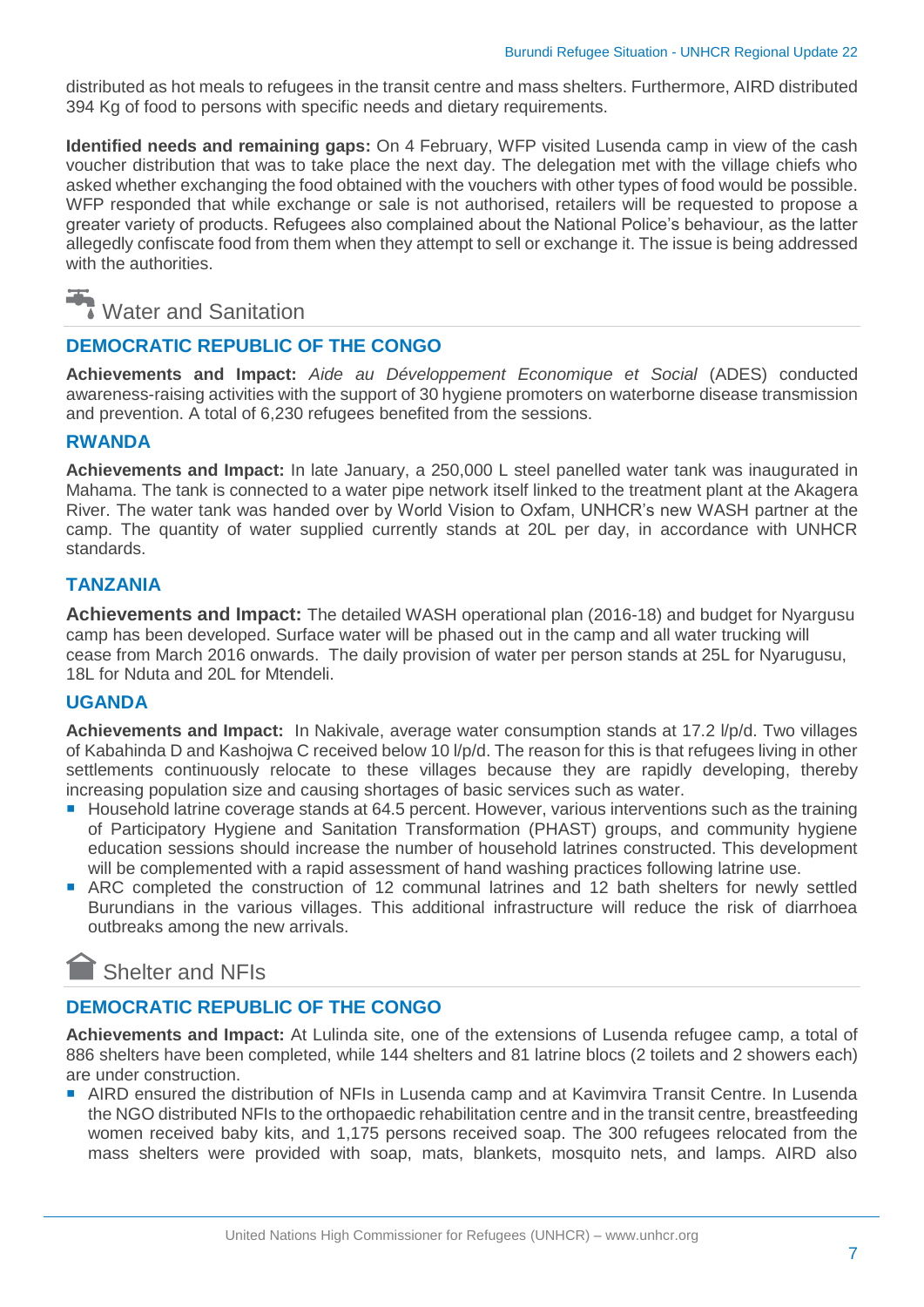distributed NFIs to the surrounding villages, benefiting 2,451 persons and provided traditional clothing and lamps to two pregnant women and two children.

#### **RWANDA**

**Achievements and Impact:** The allocation of shelters and the relocation of refugees from tents to semipermanent shelters are almost complete. This last week, 87% of the remaining planned household for relocation were allocated shelters. In total, 12,000 refugees will have been transferred from tents to 1,200 semi-permanent shelters over the past weeks.

- Hangars and Rubb halls were rehabilitated to accommodate 500 refugees relocated from the Bugesera reception centre at the end of January. Since then space has been identified in the camp to accommodate the new arrivals in tents, but these are currently not in good condition.
- Some of the refugees who were allocated semi-permanent shelters took the tents they had been living in with them to use as sleeping mats or partitions. This issue is being addressed as these tents will be needed in the future and the majority have already been assigned.

#### **TANZANIA**

**Achievements and Impact:** To date, no refugees are living in mass shelters beyond the registration period in Mtendeli camp. All refugees are moved directly to family shelters. UNHCR is working in close cooperation with DRC, TWESA, the Tanganyika Christian Refugee Service (TCRS) and the Relief to Development Society (REDESO) to ensure that shelter, WASH and environmental protection are coordinated and that shelters are allocated to new arrivals in the camp.

■ DRC recently completed the construction of seven schools and five two-classroom buildings in Nduta with UNHCR funding. The buildings will be handed over to CARITAS later this month. In Mtendeli, DRC have completed the construction of six school buildings.

**Identified needs and remaining gaps:** Local populations are encroaching on the land allocated for the construction of shelter and necessary water networks around Mtendeli camp. While family shelters have been constructed to date with almost no resistance from locals, the matter is being taken up with the Regional Administrative Secretary and Regional Coordinator in Kigoma. A mission is planned to visit the site and resolve the issue.

#### **UGANDA**

**Achievements and Impact:** In Nakivale, OPM allocated 15x20 plots for 432 households (2,160 individuals) and 20X50 cultivation plots will be allocated later this month. With Nakivale approaching its 100,000 person capacity, plot sizes are determined by the OPM and subject to the availability of land as well as the number of refugees to be settled.

■ In Kyaka II, OPM settled and allocated plots of land measuring 50 X 100 metres to 100 households (260 individuals). Burundian refugees in this settlement have not yet received plots for cultivation because they prefer to engage in small scale business in order to generate income. They are yet to receive livelihoods support.

## Livelihoods, energy and environment

#### **UGANDA**

**Achievements and Impact:** In Nakivale, the Nsamizi NGO conducted a household survey to identify refugees interested in planting sorghum (grain) as a supplementary food security measure and 68 families responded positively. The Isingiro District Farmers Association will support the interested families with 500kg of sorghum seedlings and 47 households have been trained in its cultivation. Nsamizi also trained refugees in the construction of energy saving stoves powered by using briquettes (combustible biomass), in the context of the Safe Access to Fuel and Energy (SAFE) strategy.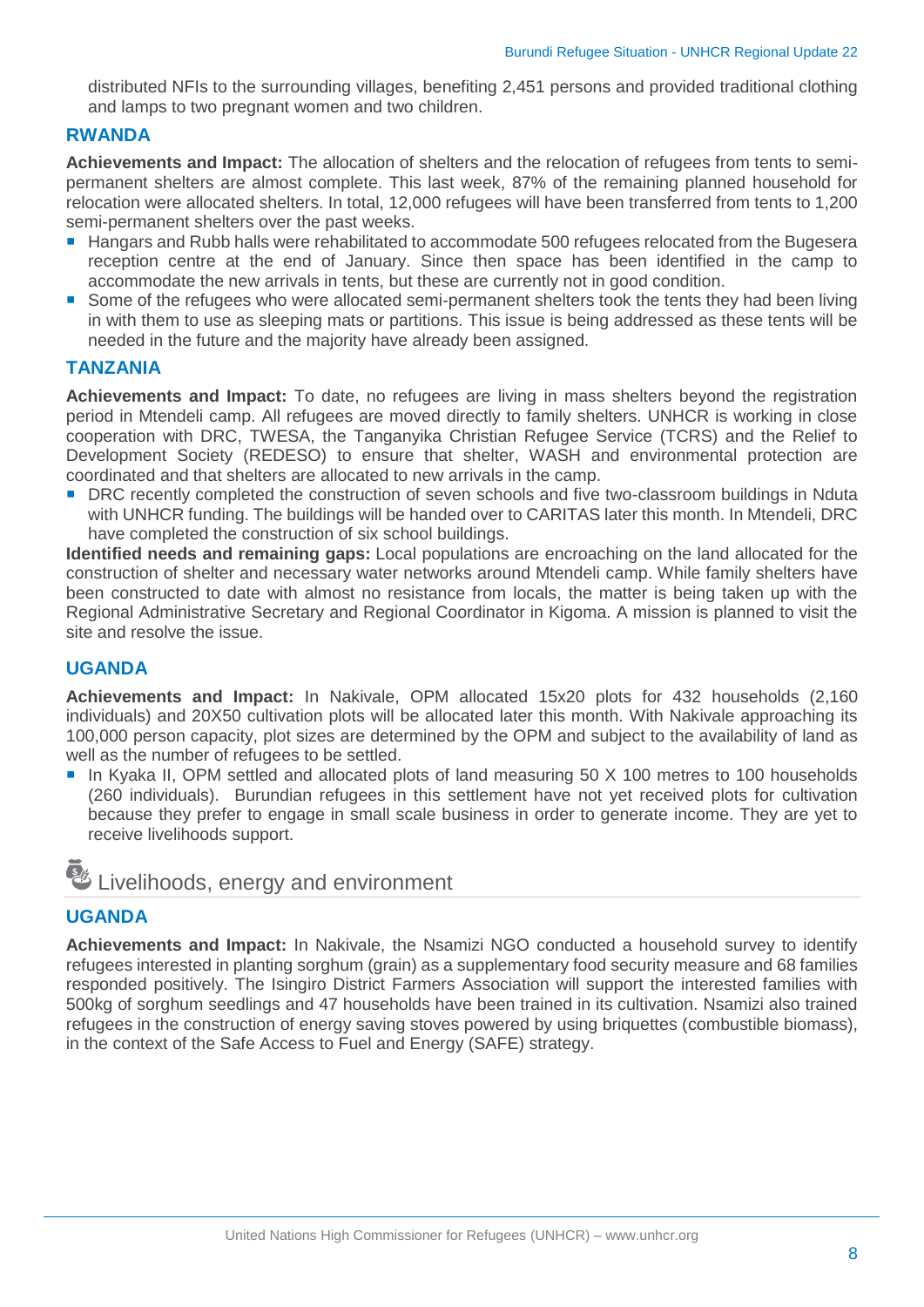# **FINANCIAL INFORMATION**

On 22 December 2015, UNHCR released a Supplementary Budget Appeal for the Burundi Situation, which includes needs for Burundi, the DRC, Rwanda, Tanzania and Uganda from January to December 2016. UNHCR's total financial requirements for the Burundi Situation currently amounts to USD **175.1 million**. This includes USD 154 million for the response in the DRC, Rwanda, Tanzania and Uganda from January to December 2016, as presented in the Regional Refugee Response Plan launched on 15 December. UNHCR is very grateful for the financial support provided by donors, particularly those who have contributed to UNHCR activities with unearmarked and broadly earmarked funds, as well as for those who have already contributed to the Burundi situation. **The organization's overall needs for this situation are currently funded at 3%**.

### A total USD 4.6 million has been funded:



#### **Contacts:**

Mr. Ulysses Grant, Reporting Associate, [grantu@unhcr.org](mailto:grantu@unhcr.org) Tel: +41 (0) 22 739 8730

Ms. Mandy Felicia Owusu, Senior Desk Officer, [owusu@unhcr.org](mailto:owusu@unhcr.org) Tel: +41 (0) 22 739 8465

Ms. Wendy Rappeport, Senior External Relations Officer, [rappepor@unhcr.org](mailto:rappepor@unhcr.org) Tel: +41 (0) 22 739 8993